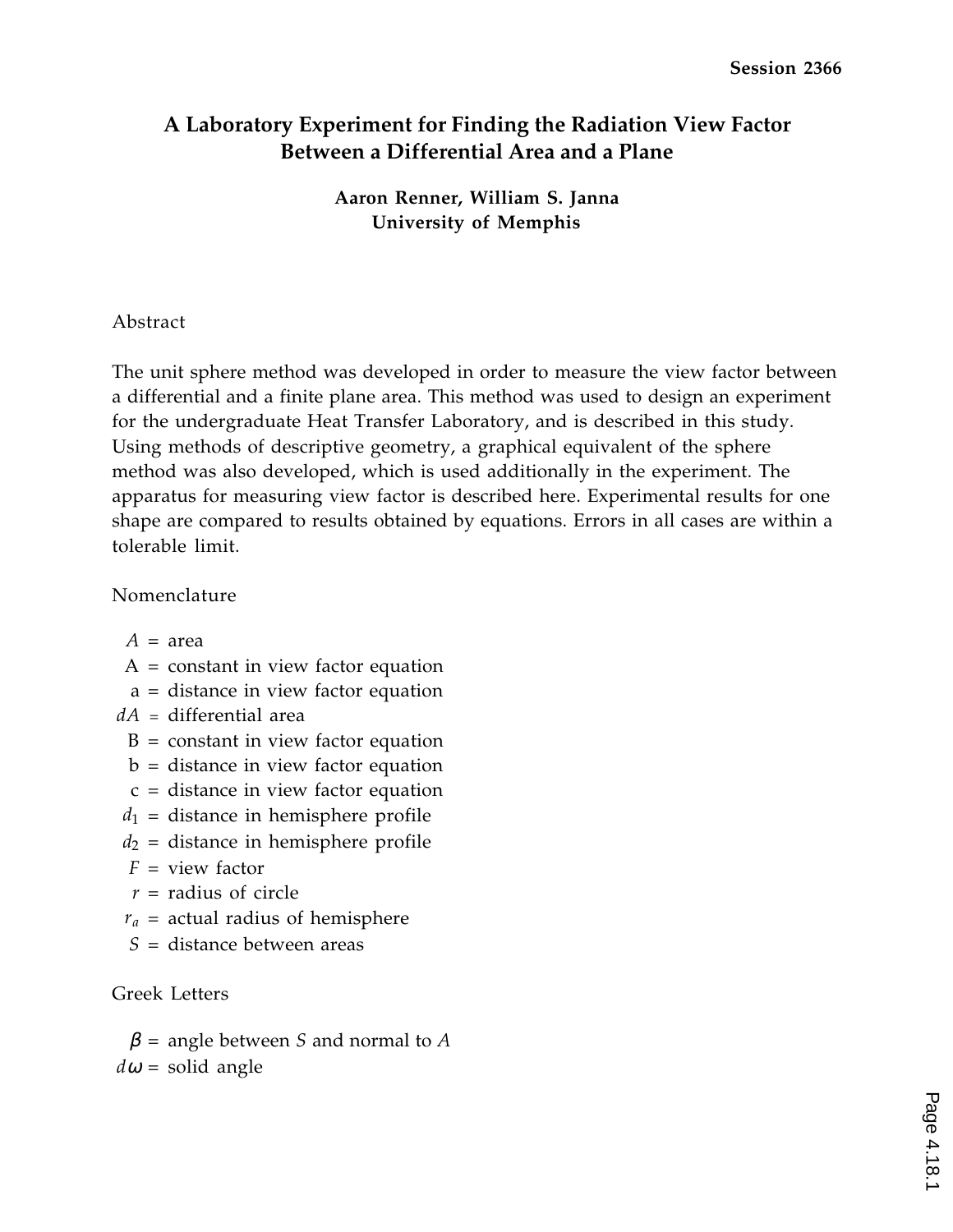# Subscripts

- $1 =$  source of radiation
- 2 = receiver of radiation
- *s* = area on hemisphere surface
- $b =$  area on base of hemisphere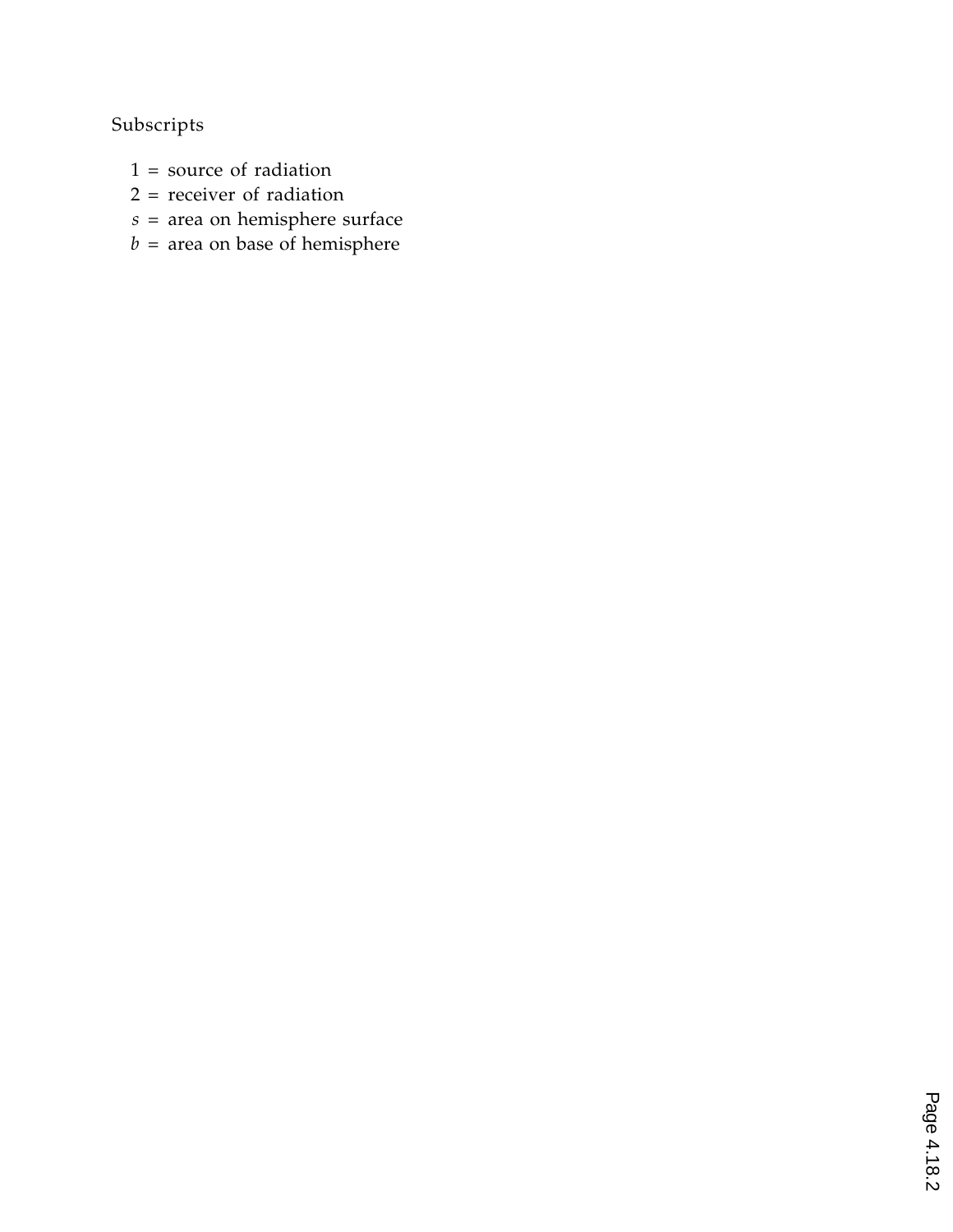#### I. Introduction

Many problems that today are easily solved with a calculator were at one time rather difficult to complete. The calculation phase of the solution method was very tedious, involving the use of a slide rule or a mainframe computer. Consequently, alternative methods of obtaining a solution to a particular problem were developed. Graphical methods, for example, were developed to a high degree in a number of areas as an alternative or supplement to the calculation method. There are graphical procedures for addition, subtraction, multiplication and division<sup>1</sup>. Graphical methods are available also for solving ordinary differential equations<sup>2</sup>. Graphical solution methods have been devised for solving problems in kinematic analyses in which velocities and accelerations of machine components are determined as illustrated by Hinkle<sup>3</sup> and countless others. Kreith<sup>4</sup> presented what has been popularly called a "Schmidt Plot" into heat transfer analysis of unsteady heat conduction problems. Janna<sup>5</sup> presented the Saul'ev plot also for heat conduction problems. Keith and Janna<sup>6</sup> discuss the use of graphical methods in unsteady viscous flow problems as a means of introducing more advanced fluid mechanics problems to undergraduates.

The subject of this paper is the unit sphere method, which is one of the solution techniques that was developed as a supplement to the theoretical method. The unit sphere method for finding the **configuration** or **view factor** between a differential and a finite area was discussed in the early part of this century. The unit sphere method was first introduced by Nusselt<sup>7</sup> as an experimental technique. There is, however, a graphical equivalent<sup>8</sup> based on the theory involved. Alciatore, Janna and Shamburger<sup>10</sup>, present a solution method, suitable for use on a microcomputer, which is the equivalent of the graphical method. Alciatore, Lipp and Janna<sup>11</sup> determined a closed form solution of the general three dimensional radiation configuration factor problem to accompany the microcomputer solution.

An excellent discussion of view factors, along with various methods of finding it for different geometries, can be found in reference<sup>12</sup>.

In this study, we present the theory, the graphical method itself, and an experimental method suitable for use in the laboratory, for finding the view factor between a differential area and a plane.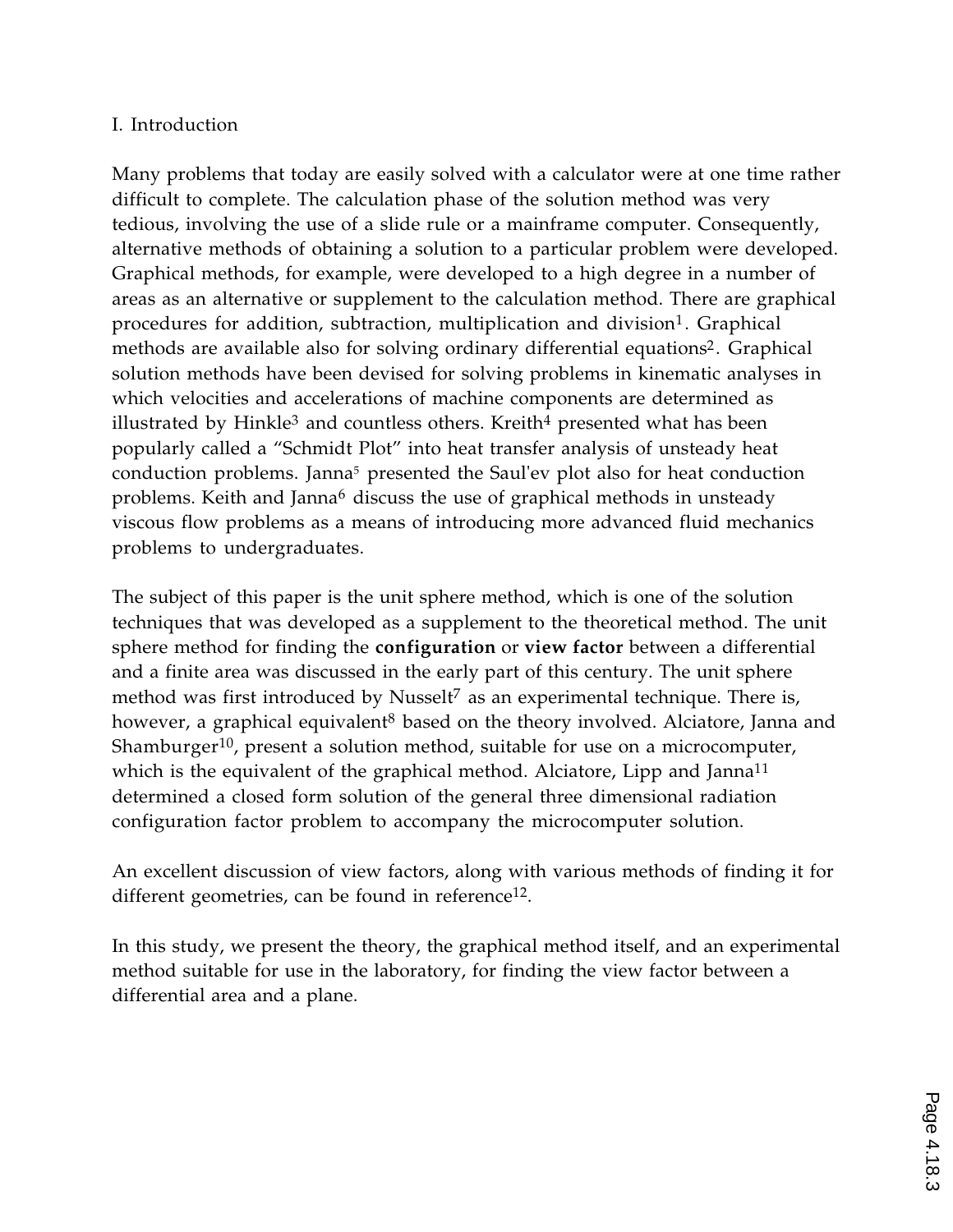II. Theory

Consider that we are trying to obtain the configuration factor between a differential area  $dA_1$  and the finite area  $A_2$ , as shown in Figure 1. Initially, we identify a differential area  $dA_2$  on  $A_2$ , and draw lines normal to both differential areas. We also draw a line from  $dA_1$  to  $dA_2$ , and this line has a length *S*. The angles  $\beta_1$  and  $\beta_2$  are measured from *S* to the lines that are normal to *dA*1 and *dA*2, respectively. Next, we construct lines from  $dA_1$  to all points on the boundary of  $dA_2$ . These lines form a solid angle denoted as  $d\omega_1$ , which is given by



**FIGURE 1**. *Configuration factor between a differential and a finite area (after Siegel and Howell8 ).*

$$
d\omega_1 = \frac{dA_2 \cos \beta_2}{S^2} \tag{1}
$$

The view factor between  $dA_1$  and  $dA_2$  is found as

$$
F_{dA1-dA2} = \frac{\cos \beta_1 \cos \beta_2 \, dA_1 \, dA_2}{\pi S^2} \tag{2}
$$

Integrating over the area *A*2 results in the configuration factor that we are trying to evaluate:

$$
F_{dA1-A2} = \int\limits_{A2} \int \frac{\cos \beta_1 \cos \beta_2 \, dA_2}{\pi S^2} \tag{3a}
$$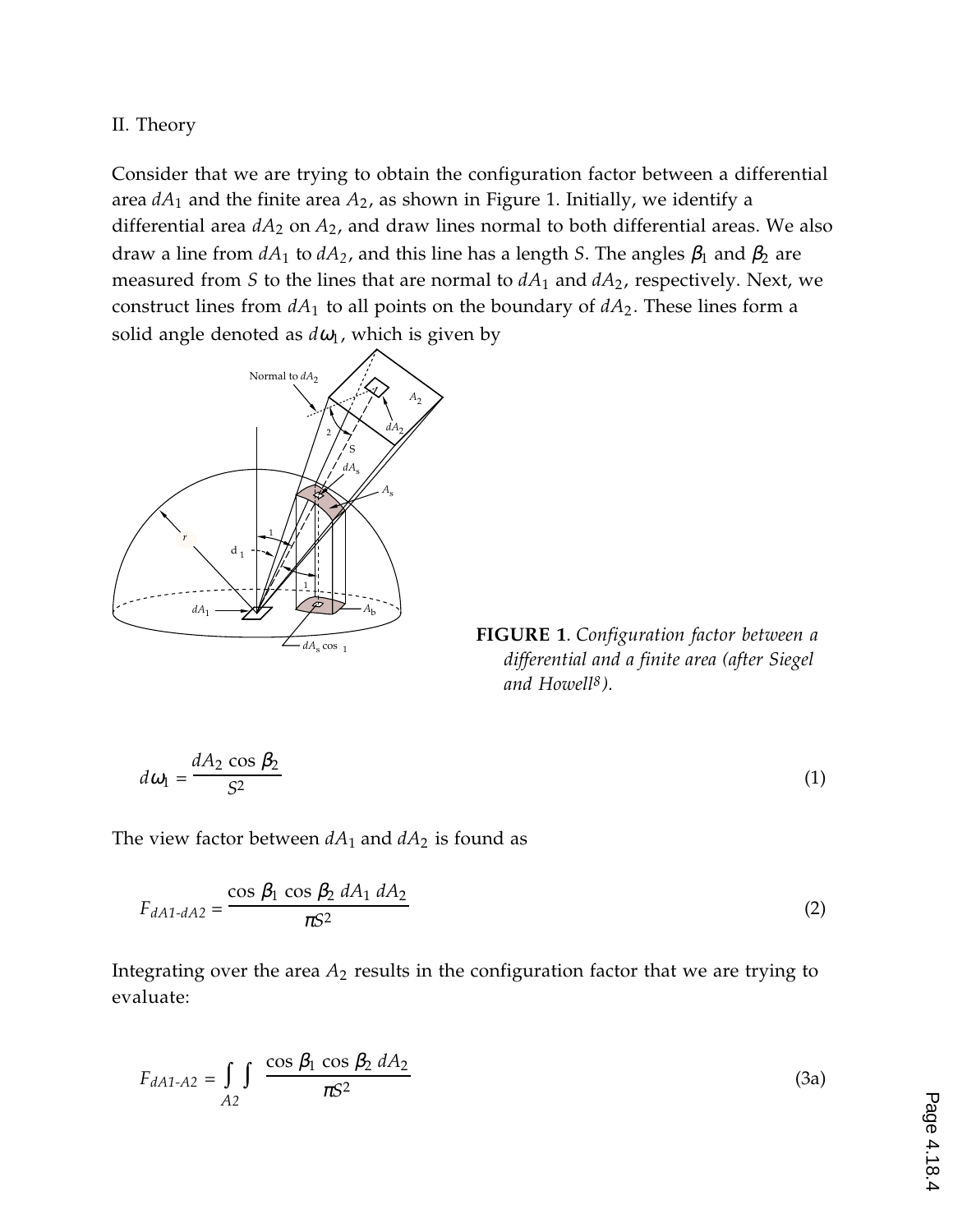or in terms of solid angle, with Equation 1, we get

$$
F_{dA1-A2} = \frac{1}{\pi} \int_{A2} \int_{\cos \beta_1} d\omega_1
$$
 (3b)

where the integration limits on  $A_2$  extend over the portion that can be viewed by  $dA_1$ . Now suppose that we construct a hemisphere over the area *dA*1, again referring to Figure 1. The projection of  $dA_2$  onto the surface of the hemisphere is  $dA_s$  which is given by

$$
dA_s = r^2 d\omega_1
$$

from the definition of solid angle. Combining with Equation 3b gives

$$
F_{dA1-A2} = \frac{1}{\pi r^2} \int_{As} \int \cos \beta_1 dA_s \tag{4}
$$

where the integral is to be evaluated over  $A_s$ . The term  $dA_s$  cos  $\beta_1$  is the projection of the area *dAs* onto the base of the hemisphere, and if this term is integrated over *As*, we obtain the area  $A_b$ . As shown in Figure 1, the area  $A_b$  is the projection of  $A_s$  onto the base of the hemisphere. Equation 4 therefore becomes

$$
F_{dA1-A2} = \frac{A_b}{\pi r^2} \tag{5}
$$

This equation states that the configuration factor between  $dA_1$  and  $A_2$  equals the ratio of the projection of  $A_2$  onto the base of the hemisphere  $(= A_b)$  to the area of the base of the hemisphere:

$$
F_{dA1 \rightarrow A2} = \frac{\text{projection of } A_S \text{ onto the base of the hemisphere}}{\text{area of a circle with radius of the hemisphere}}
$$

A plan view of Figure 1 would reveal the two areas. Measurements or calculations could then be performed to find the view factor.

What has been described in the preceding paragraphs is a method for finding the view factor between a differential element and a finite area. At one time, this method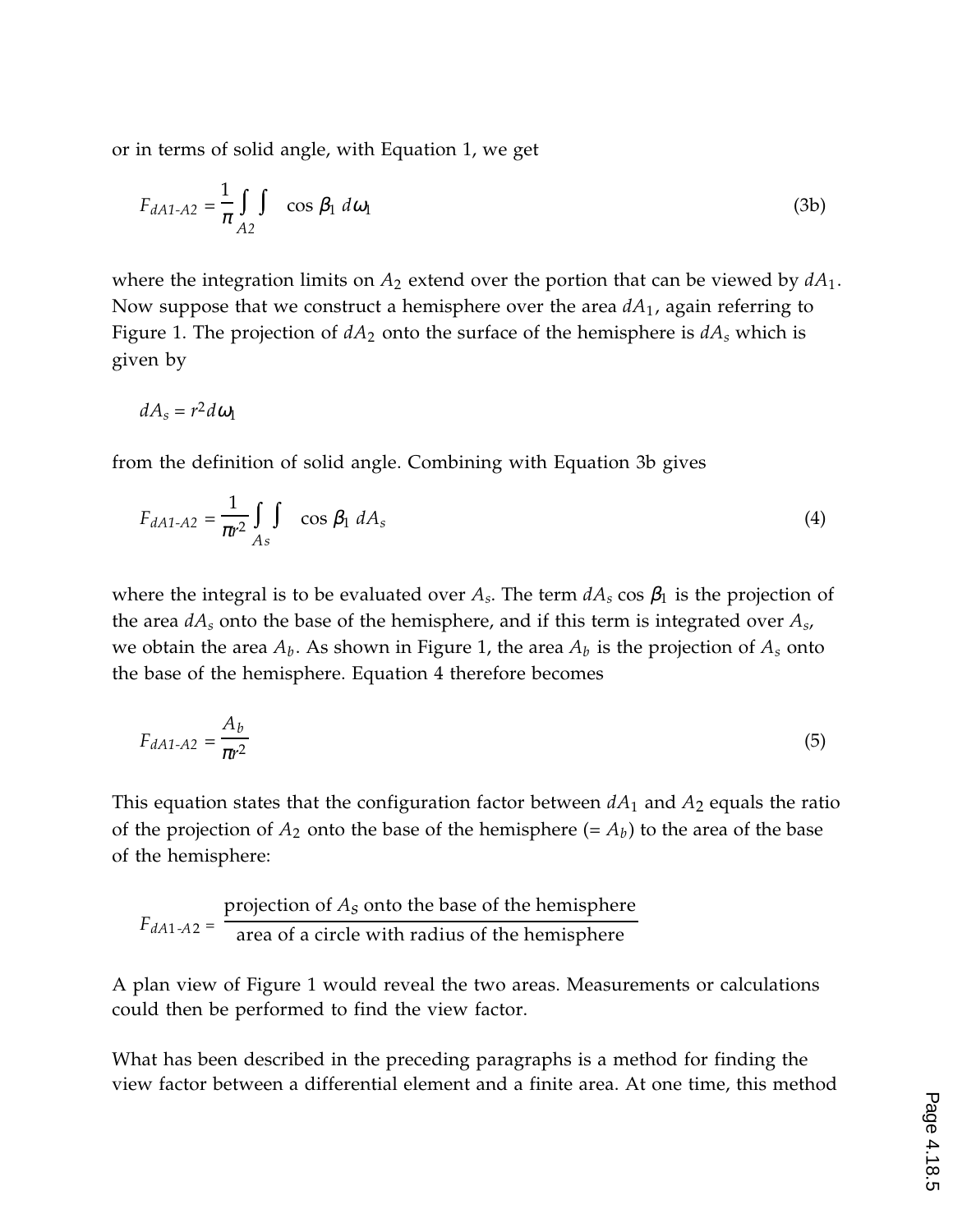was called the Unit Sphere Method, because the intent was to use a hemisphere that had a radius of 1. The advantage was that in Equation 5, the view factor was merely the projected area divided by  $\pi$ . The method can be used with any radius hemisphere, however.

The sphere method has a graphical equivalent, as described in the following section. The sphere method can also be used with a photographic technique, which is described later in this paper. Both methods used together make up a worthwhile experiment in the undergraduate heat transfer laboratory. In some geometries, there are theoretical solutions which have been developed and catalogued<sup>12</sup>. One such case has been investigated with the sphere method, and the experimental results are compared to those obtained by equation.

#### III. Graphical Solution to a Specific Problem

Figure 2 shows the plan and profile views of a differential area located at the origin, and a plane, selected to illustrate the method. We will use results obtained from the sphere method to obtain a graphical solution for the configuration factor between the differential area *dA* and the plane.



**FIGURE 2.** *Plan and profile views of a differential area and a plane.*



**FIGURE 3.** *Plan and profile views of a differential area, a plane, and a hemisphere.*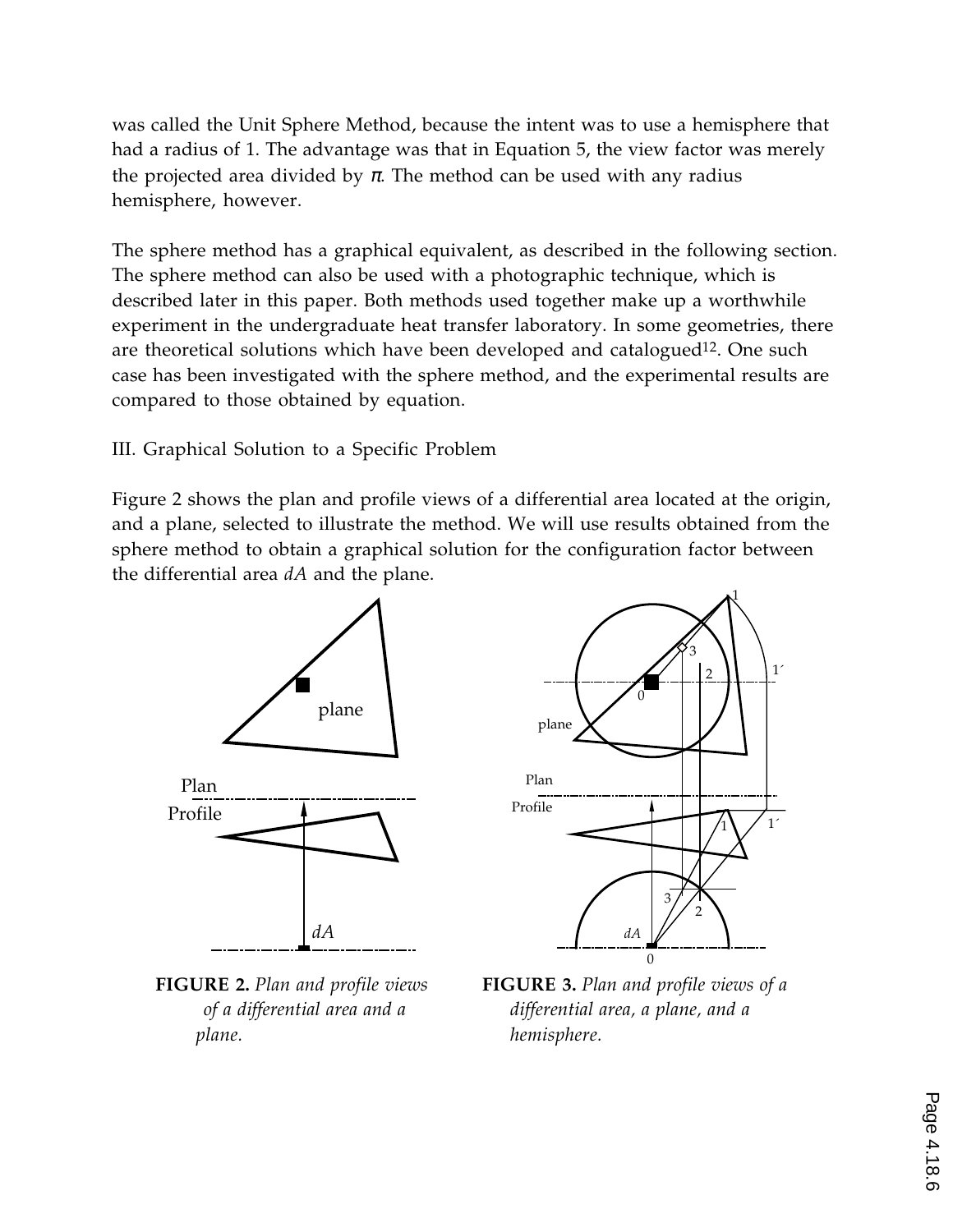The graphical solution method first involves drawing a hemisphere of radius *r* in both views. The hemisphere is constructed with its center at the area *dA*, and the radius of the hemisphere is selected arbitrarily. The hemisphere can encompass the entire plane, or pass through it or exclude it. Next lines are constructed from the origin to every point on the edges of the plane. These lines form a solid angle with a unitless dimension of steradian (sr). The lines connecting the origin with the edges of the plane intersect the hemisphere and form an area that we have identified in Figure 1 as *As*.

As mentioned previously, after drawing a hemisphere, we then draw lines from the origin to a number of points on the edges of the plane. The lines will intersect the hemisphere on the edge of the projection plane. In order to find a point of interesection, the true length of the line must be constructed in the profile view.

The true length of the line is found here by a rotation of the line as illustrated in Figure 3. We draw line 0-1 in both views. Line 0-1 is rotated in the plan view to the point labeled 1´. The line from 0 to 1´ is drawn to locate point 2 in the profile view. Point 2 is projected back to the plan view and rotated back to line 0-1 to locate point 3. Thus 3 is the point where the line 0-1 intersects the hemisphere.

This process of finding intersecting points is repeated for many points on the periphery of the plane until something like Figure 4 results. Shown is the plan view of the completed drawing, which includes the areas *dA*, the plane, and projection of



**FIGURE 4.** *Plan view of the completed drawing.*

**FIGURE 5.** *Plan view of the completed drawing with grid imposed for determining area.*

the plane onto the base of the hemisphere. The view factor is the ratio of theprojected area to that of the circle whose radius equals that of the hemisphere.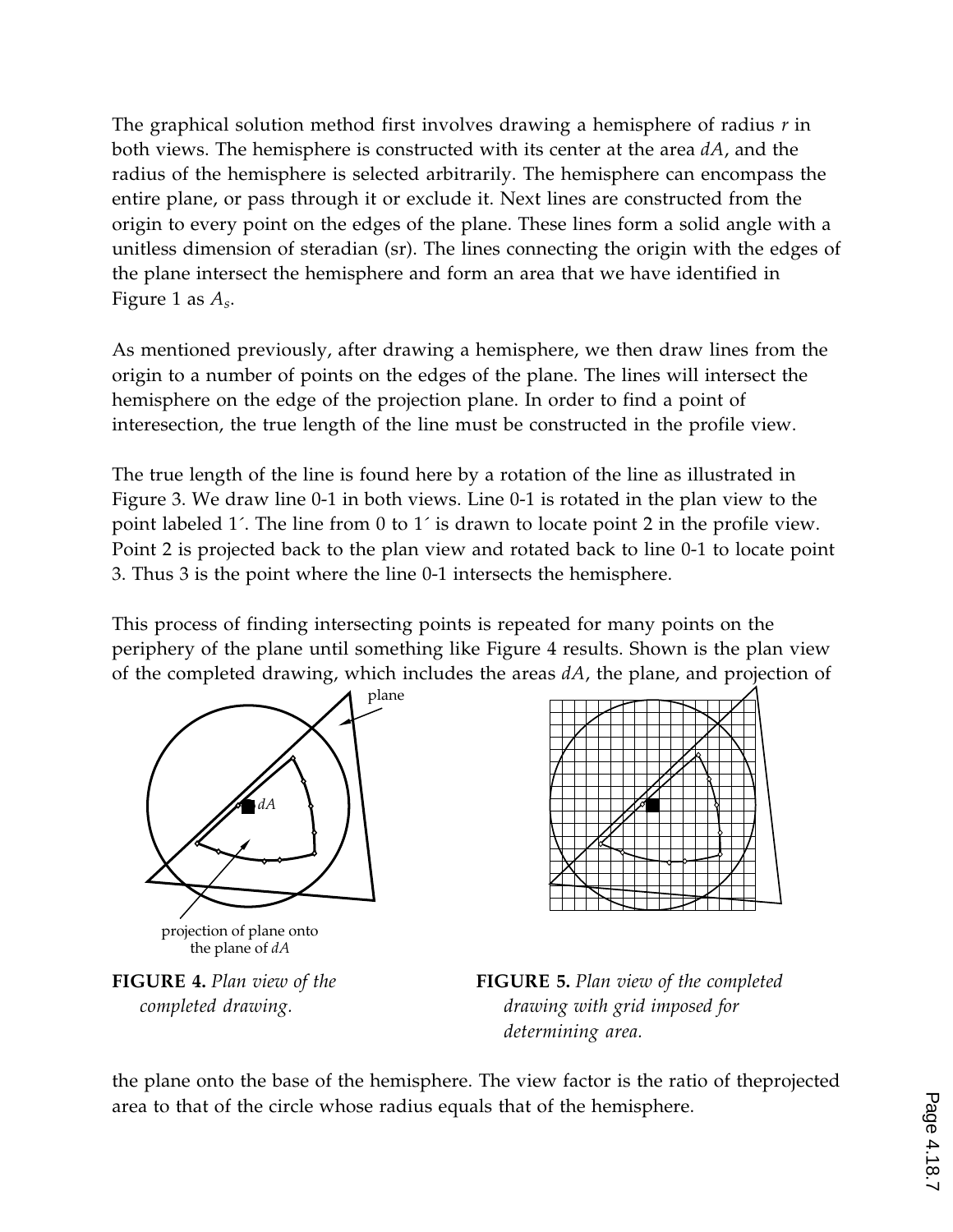Figure 5 again shows the solution but with a grid imposed. The projected area can be determined either by counting squares or by some numerical technique. This is quite suitable for the heat transfer laboratory.

#### IV. Photographic Method

The photographic method is based on the concepts discussed in the theory section. Regarding the problem solved graphically in the preceding section, we can use a reflecting hemisphere which is placed over the area *dA*, and view directly above *dA*. The reflection of the plane in the surface of the hemisphere will appear like that shown in Figure 4. So a photograph taken in this way can be used to obtain the areas, and the configuration factor can then be calculated.

A frame was built and a hemisphere was purchased to construct an apparatus for the photographic method. Figure 6 shows an isometric view of the frame itself. It consists of 1 x 1 square tubing welded together into a boxlike shape. An additional piece of tubing is welded in place so that various planes can be bolted onto the frame. The dimensions were selected based on the hemisphere that was available.

Figure 7 is a sketch of the hemisphere (made of smoked plexiglas) which is bolted onto a piece of black, formica-topped plywood. The plywood, with notched corners, fits directly onto the base of the frame. The hemisphere selected was one that is used primarily in security surveillance operations (available from W. W. Grainger, Inc.; Item #1M840, see-through smoked full dome, 24 in.). A problem encountered with this hemisphere is that it is not truly hemispherical. Its diameter is 22 in., and so at its center it should be 11 in. tall. It is actually only  $9^3/4$  in. tall, which affects the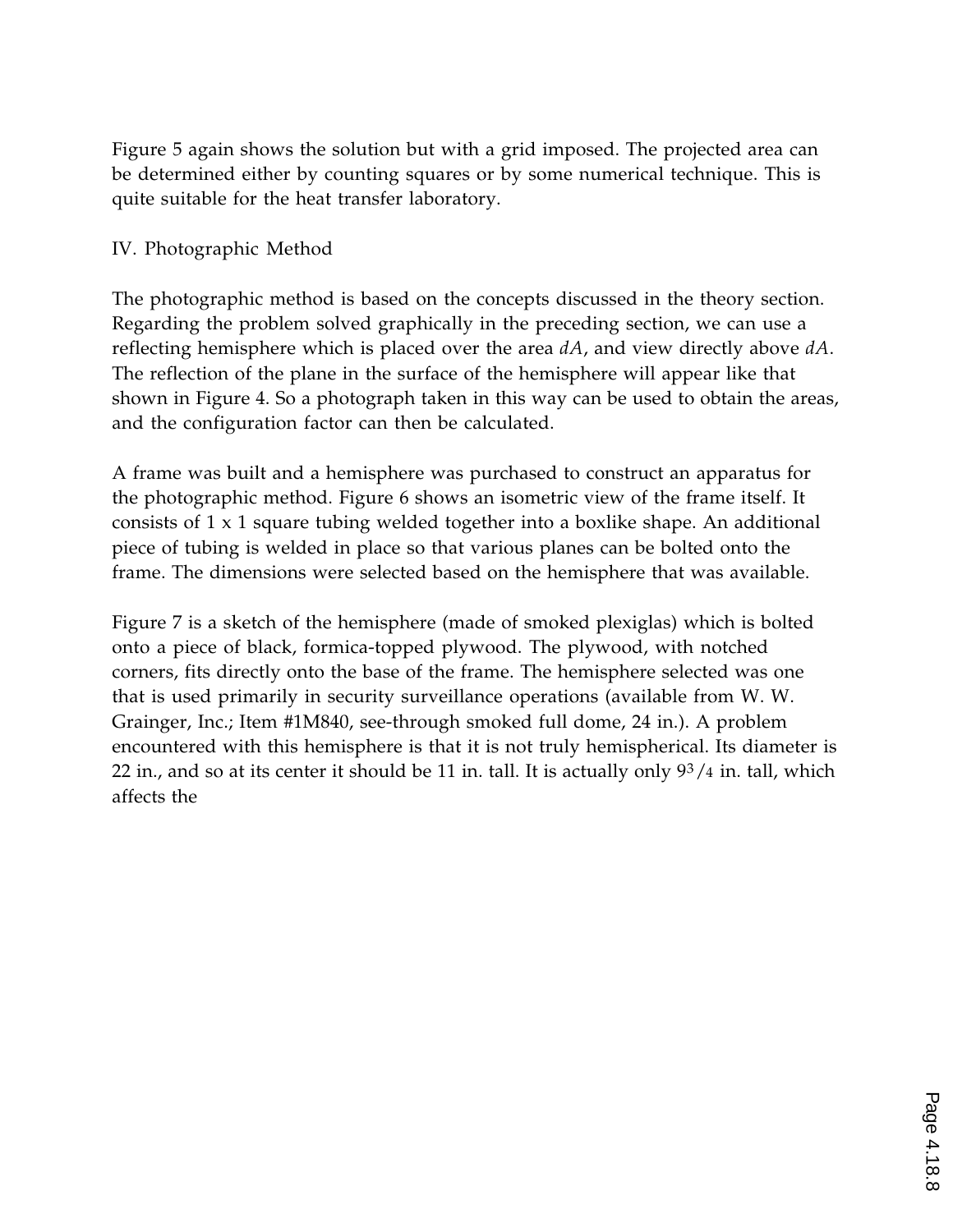



**FIGURE 6.** *Isometric view of the frame. (Dimensions in inches.)*

**FIGURE 7.** *Isometric view of the hemisphere mounted on a wooden base.*

results of the experiment. However, this deficiency is easily corrected, as will be shown in the results section.

Figure 8 is a sketch of the assembled apparatus. Shown is the relative mounting of all pieces. The plane area is mounted on the frame, and a digital camera is used to take a photograph in the viewing direction.

Various plane areas were made of 16 gage sheet metal, with edges that have been smoothed and polished for safety reasons. These planes included a disk  $(11<sup>7</sup>/8)$  in. in diameter), a square (10 in. x 10 in.), two octagons (17 in. and  $13^{1}/8$  in. across flats), and an equilateral triangle with each side  $12<sup>1</sup>/4$  in long. All plane areas were painted a glossy white so they would reflect effectively.

### V. Experiment

The students are given one of the plane areas and they are to mount it on the apparatus. They take a digital photograph and transfer the result to a computer. They are then given two options:

- 1. They can print a copy of the photograph, superimpose a grid, and count squares to determine the areas.
- 2. They can use a program (such as AutoCAD) to determine the areas.

Next, the students are to draw the system and use the graphical method to obtain a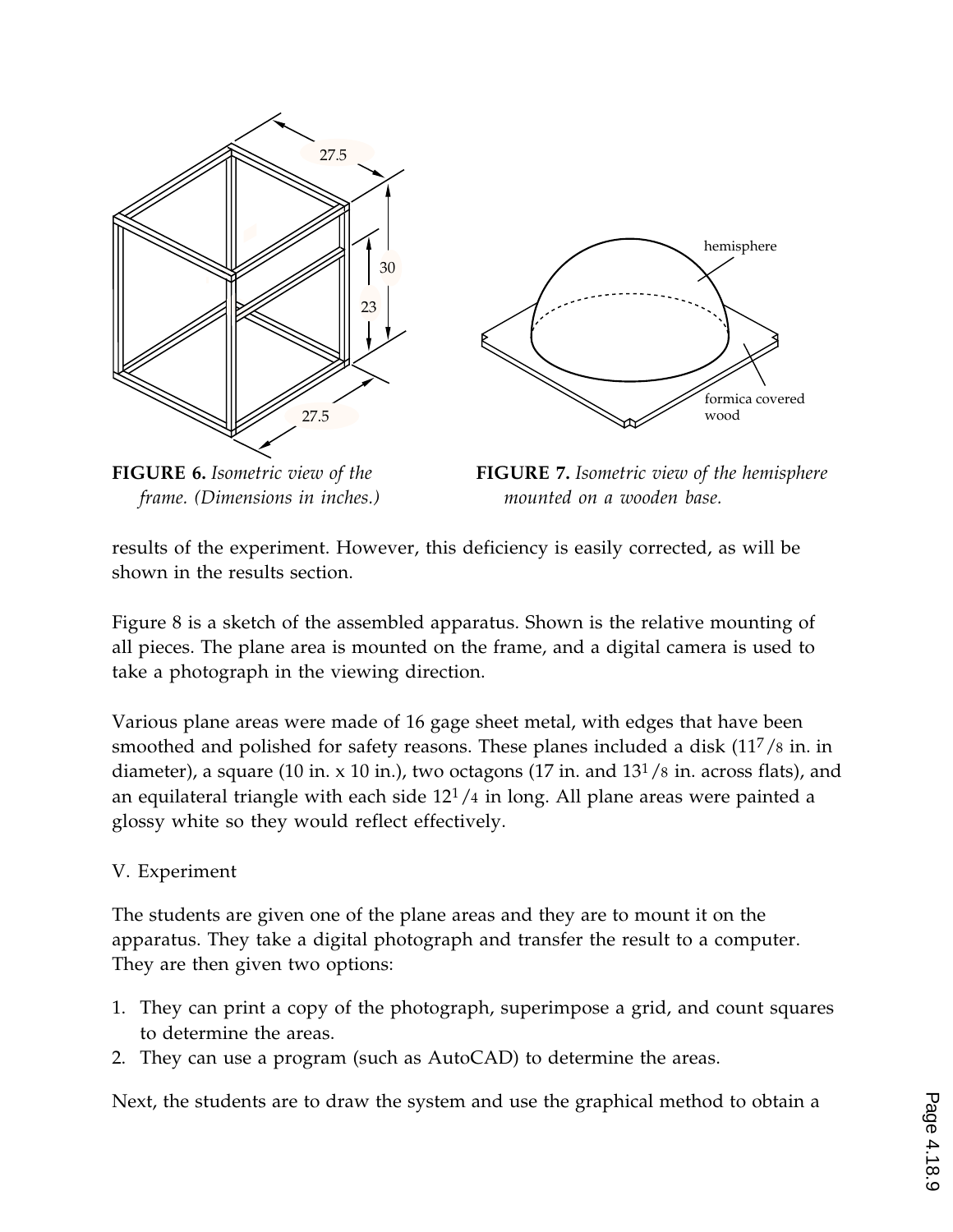solution. Again, they can determine the areas in any convenient way. Finally, they are to compare the results of the two methods.



**FIGURE 8.** *Sketch of the assembled apparatus.*

For some cases, a mathematical solution has been obtained for the view factor when the plane area is a disk, or when it is a square (or rectangle). In these cases, the students can make a third comparison.

#### VI. Correction Factor

As mentioned earlier, the hemisphere used is not quite a true hemisphere; it has been truncated, as shown in Figure 9. The actual known dimensions, referring to the figure, are radius  $r_a$  and height  $d_2$ . In order to make appropriate calculations, it is necessary to determine the true radius *r*. For the dimensions of Figure 9, we can write:

$$
r^2 = r_a^2 + d_1^2
$$

in which only  $r_a$  is known. We can also write

$$
d_1+d_2=r
$$

The preceding two equations contain two unknowns  $(d_1 \text{ and } r)$ . Solving simultaneously, we get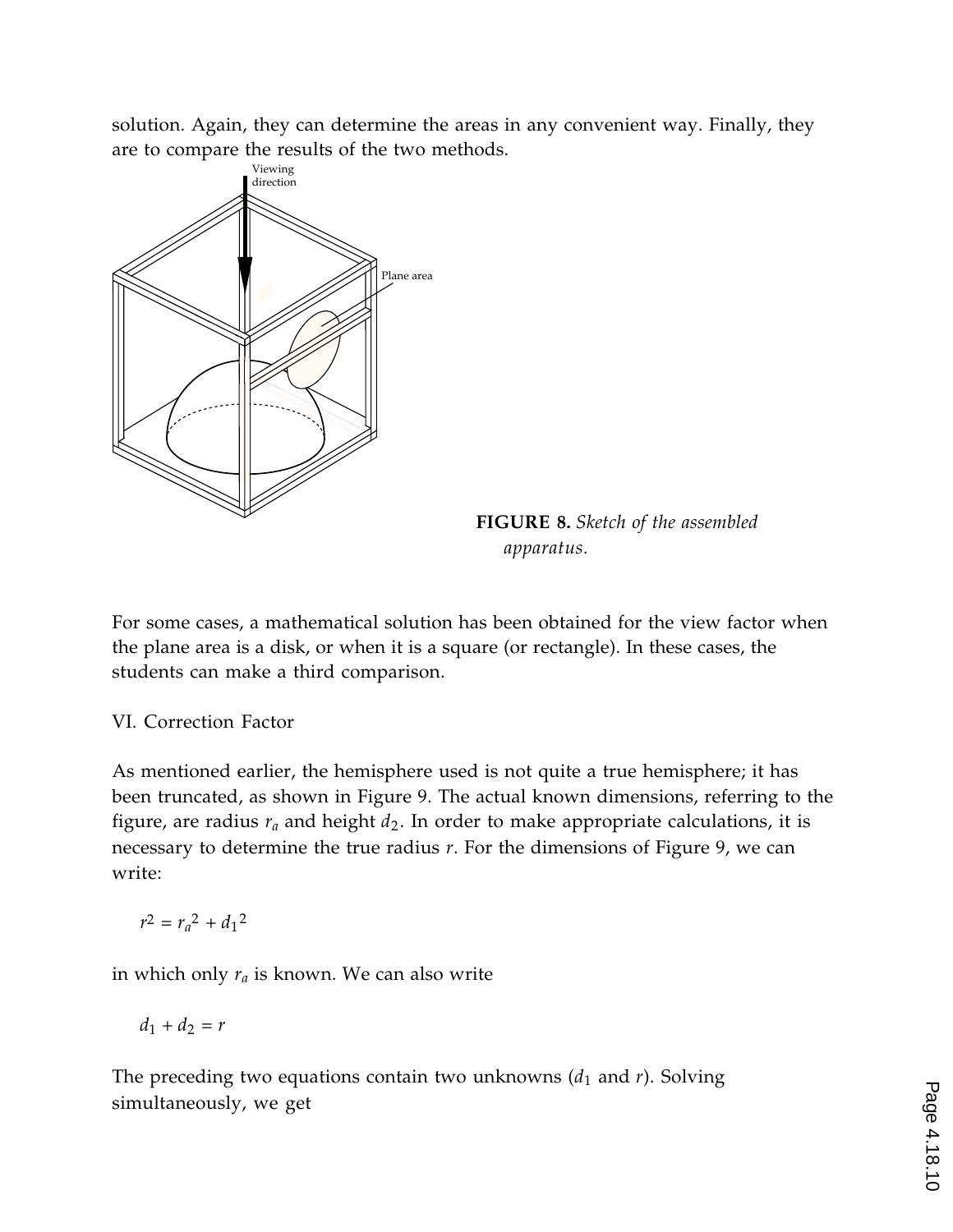$$
r = \frac{r_a^2 + d_2^2}{2d_2} \tag{6}
$$

and  $d_1 = r - d_2$ . For this experiment, we measured  $r_a = 11$  in., and  $d_2 = 9.75$  in. The radius we would use in calculations involving this hemisphere then, from Equation 6, is  $r = 11.08$  in. Also,  $d_2 = 1.33$  in.



**FIGURE 9.** *Sketch of the truncated hemisphere used in this experiment.*

VII. Comparison of Results for a Disk

When the plane area is a disk oriented in a certain way, an exact expression can be used to find the view factor. Figure 10 shows a drawing of two surfaces. One is a differential area  $dA_1$  and the other is a disk  $A_2$ . It is desired to find the view factor  $F_{dA1-A2}$  The exact solution to this problem is given by<sup>8, 9</sup>:

$$
F_{dA1-A2} = \frac{A}{2} \left( \frac{1 + B^2 + A^2}{\sqrt{(1 + B^2 + A^2)^2 - 4B^2}} - 1 \right)
$$
(10)

where  $A = a/c$  and  $B = b/c$ . A graph of this equation is shown also in Figure 10.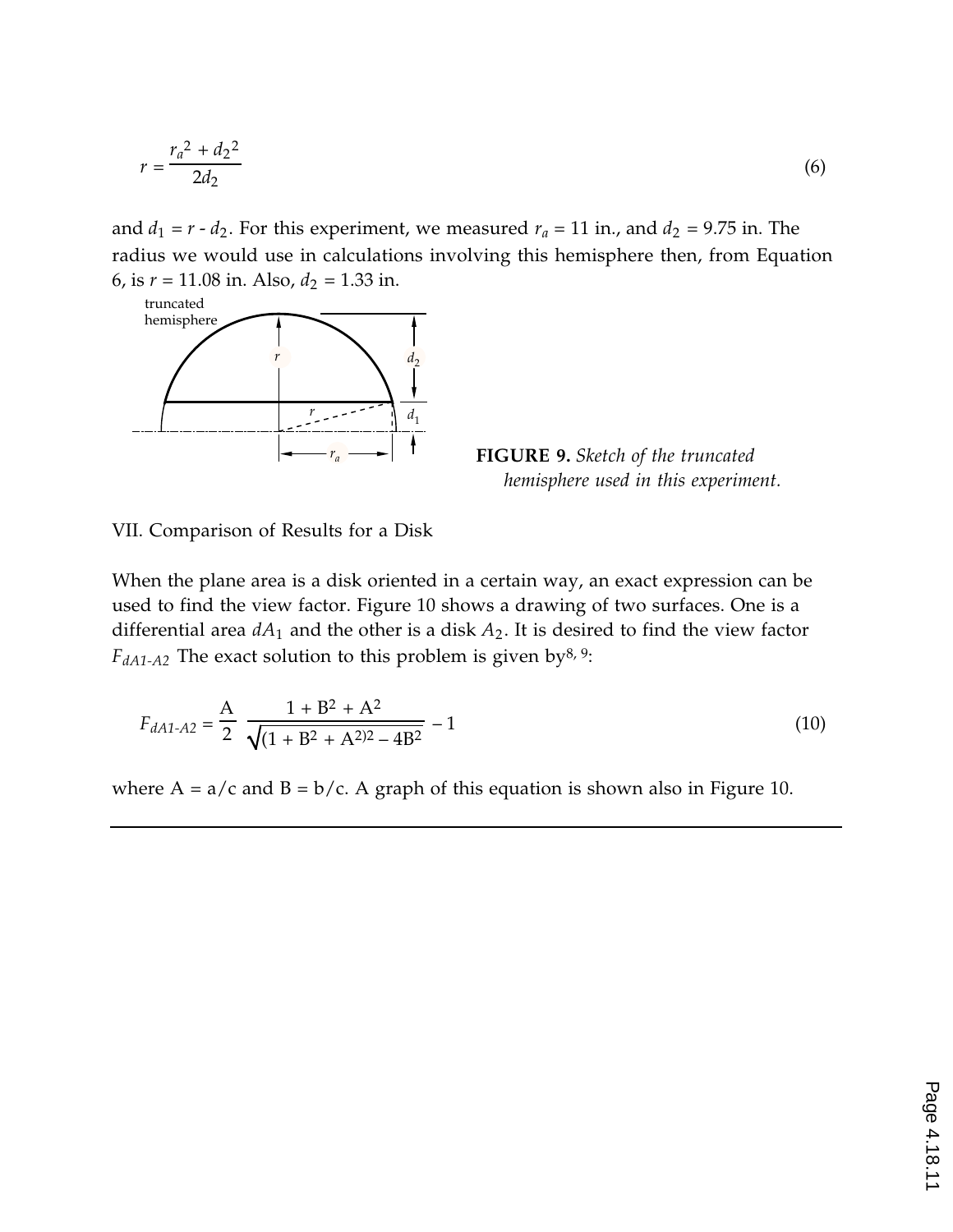

**FIGURE 10.** *A graph of Equation 10 for the view factor between a differential area and a disk.*

This problem was set up in the laboratory using a hemisphere, as in Figure 8. A photograph was taken from the top and the result is shown in Figure 11. A grid was superimposed on Figure 11 and squares were counted in order to find the area of the circle and of the ellipse (which is the reflection of the disk in the hemisphere). The results are shown in the following table:

|                  | Square       | AutoCAD        |
|------------------|--------------|----------------|
|                  | Counting     |                |
| Circle           | 941 squares  | 44.26 units    |
| Ellipse          | 24.5 squares | $1.0711$ units |
| Ratio of ellipse | 0.026        | 0.0242         |
| to circle $=$    |              |                |
| $F_{dA1-A2}$     |              |                |
| $\%$ error       | 7.1%         | 13.6%          |

It is interesting to compare these results to those obtained with Equation 10. The raw data are as follows:  $a = 11.25$  in.;  $b = 5.94$  in.;  $c = 18.75$  in. These data must be corrected to account for the fact that the dome is not a perfect hemisphere. The affected dimension is c, which must be increased by 1.33 in.  $(= d_1$  in Figure 9). Thus c  $= 18.75 + 1.33 = 20.08$  in. Substituting into Equation 10 gives  $F_{dA1-A2} = 0.028$ . The percent error entries in the previous table are based on a comparison with this result. This problem was not solved graphically for this study.

The drawing of Figure 11 was obtained from the photograph taken in the laboratory. (The photograph would not produce very well for this publication.) The photo was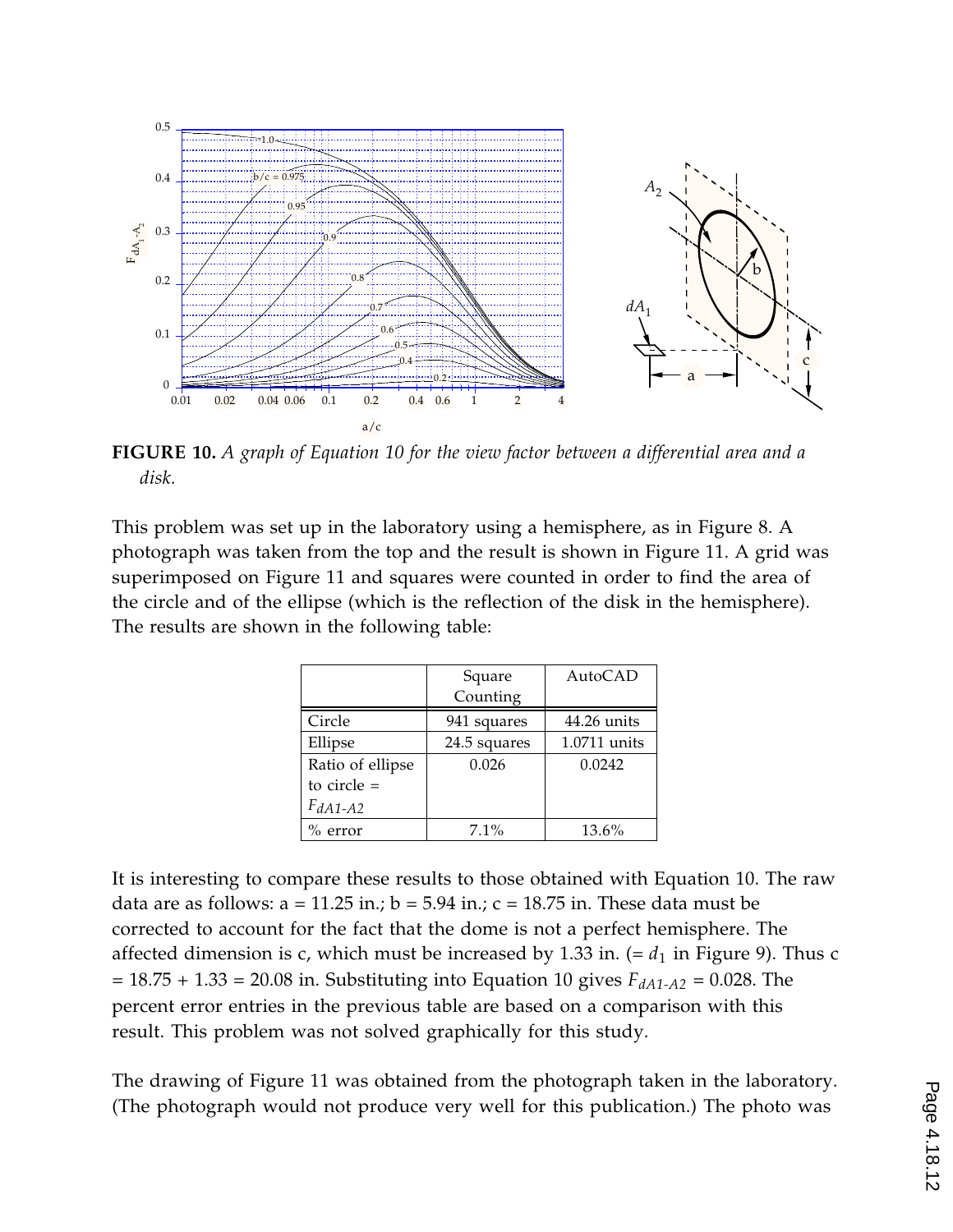then imported into AutoCAD and the outlines of both the circle and the ellipse were traced out. Figure 12 is an AutoCAD drawing of all the shapes prepared for this study.



**FIGURE 11**. *AutoCAD drawing of the disk and hemisphere as taken from the photograph.*

VIII. Discussion and Conclusions

The experiment described in this study was very inexpensive to put together. It is easy to perform and it gives the students a good background in learning about view factors. The results of calculations with the equations and the figures show acceptable agreement with regard to laboratory work. The sources of error can be related to errors in measurements of length, especially lengths a and c of Figure 10, because of the presence of the hemisphere.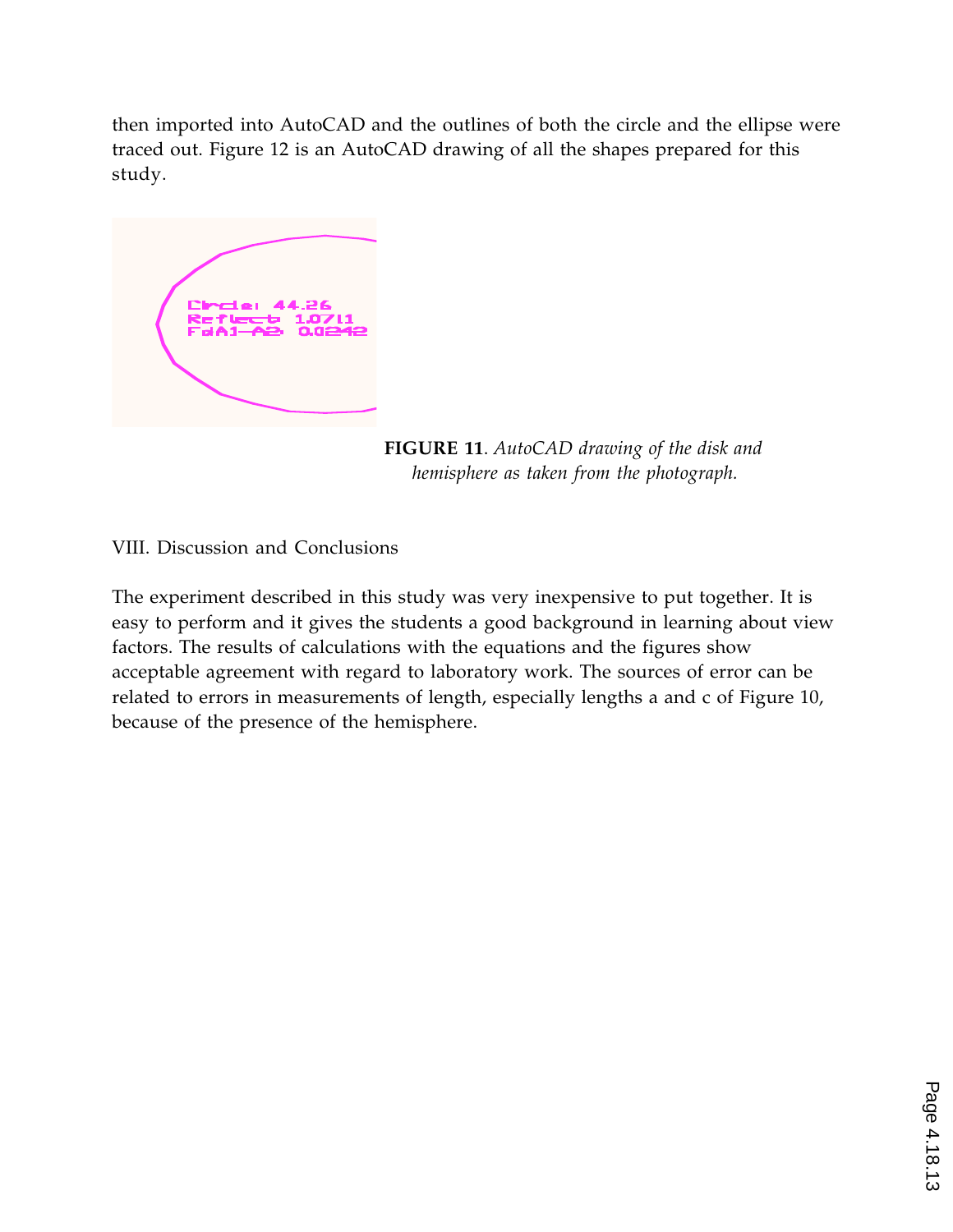

**FIGURE 12**. *AutoCAD drawing of all shapes prepared for this experiment, as taken from photographs.*

This is a worthwhile experiment to perform in the heat transfer laboratory, and one of the few radiation experiments not found in commercially available apparati.

#### IX. Acknowledgements

The authors wish to express their gratitude to Ms Shelley Dean for her help in obtaining data and in taking measurements.